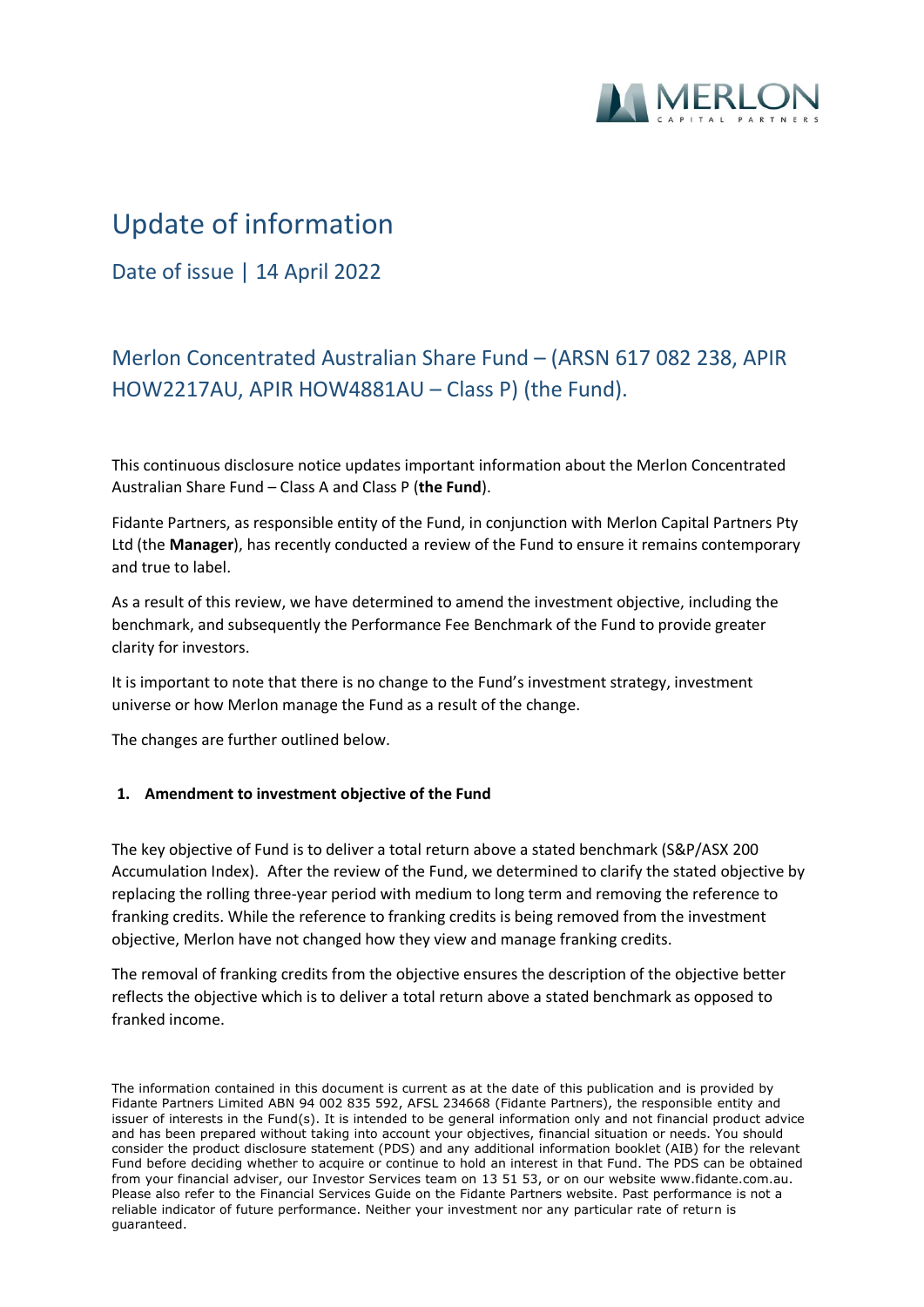

| <b>Current Objective</b>                      | New Objective effective 16 May 2022          |
|-----------------------------------------------|----------------------------------------------|
| The Fund aims to outperform the benchmark     | The Fund aims to outperform the benchmark on |
| over rolling three-year periods measured as a | a total return basis over the medium to long |
| total return inclusive of franking credits.   | term.                                        |

## **2 Benchmark and Performance Fee Benchmark**

As a result of the amendment to the Fund's objective, franking credits will also be removed from the Fund's benchmark, Performance Benchmark and daily return to ensure the objective aligns with the relevant benchmarks.

|                                 | <b>Current</b>                                                                                                                                                                                                                                                                           | <b>New Benchmark and Performance</b><br><b>Benchmark effective 16 May 2022</b>                                                                                                                                                                          |
|---------------------------------|------------------------------------------------------------------------------------------------------------------------------------------------------------------------------------------------------------------------------------------------------------------------------------------|---------------------------------------------------------------------------------------------------------------------------------------------------------------------------------------------------------------------------------------------------------|
| <b>Benchmark</b>                | S&P/ASX 200 Accumulation Index<br>(inclusive of franking credits)                                                                                                                                                                                                                        | S&P/ASX 200 Accumulation Index                                                                                                                                                                                                                          |
| Performance Fee<br>wording      | A performance fee is calculated on<br>each business day. If the Fund's<br>daily return (after fees and<br>expenses, inclusive of franking<br>credits and after adding back any<br>distributions paid) exceeds its<br>defined Performance Benchmark, a<br>performance fee may be payable. | A performance fee is calculated on<br>each business day. If the Fund's daily<br>return (after fees and expenses, and<br>after adding back any distributions<br>paid) exceeds its defined Performance<br>Benchmark, a performance fee may<br>be payable. |
| Performance<br><b>Benchmark</b> | The Performance Benchmark is the<br>daily return of S&P/ASX 200<br>Accumulation Index (inclusive of<br>franking credits)                                                                                                                                                                 | The Performance Benchmark is the<br>daily return of S&P/ASX 200<br><b>Accumulation Index</b>                                                                                                                                                            |

### **3 Potential impact to Performance Fees**

Franking credits will be removed from **both** the Fund's Performance Benchmark and daily return calculation, therefore, the change is not intended to materially impact the level of performance fees paid by investors.

Whilst franking credits have been removed from both inputs into the performance fee calculation and thus expected to be non-material, the level of franking between the Fund and benchmark may vary and therefore result in marginally higher or lower performance fees paid by investors.

The information contained in this document is current as at the date of this publication and is provided by Fidante Partners Limited ABN 94 002 835 592, AFSL 234668 (Fidante Partners), the responsible entity and issuer of interests in the Fund(s). It is intended to be general information only and not financial product advice and has been prepared without taking into account your objectives, financial situation or needs. You should consider the product disclosure statement (PDS) and any additional information booklet (AIB) for the relevant Fund before deciding whether to acquire or continue to hold an interest in that Fund. The PDS can be obtained from your financial adviser, our Investor Services team on 13 51 53, or on our website www.fidante.com.au. Please also refer to the Financial Services Guide on the Fidante Partners website. Past performance is not a reliable indicator of future performance. Neither your investment nor any particular rate of return is guaranteed.